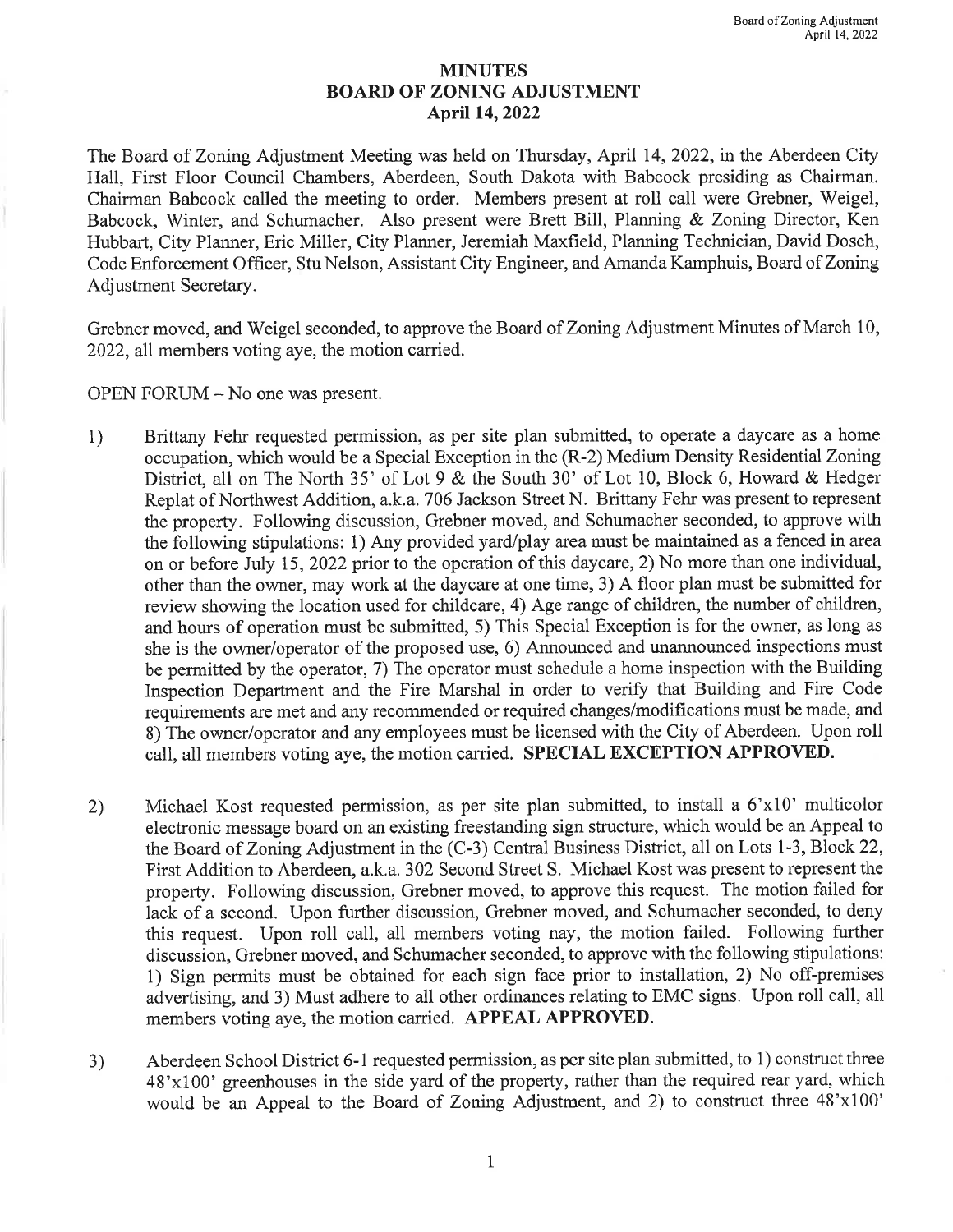greenhouses which are not aesthetically similar to the primary structure, which would be an Appeal to the Board of Zoning Adjustment, and 3) to construct three 48'xl00' accessory structures with 13' sidewalls rather than the permitted 10', which would be <sup>a</sup> Special Exception in the (R-2) Medium Density Residential Zoning District, all on Lot 1, Aberdeen High School Second Subdivision, a.k.a. 2200 Roosevelt Street S. Kody Schochenmaier with Co-op Architecture was present to represent the property. Following discussion, Grebner moved, and Weigel seconded, to approve with the following stipulations: 1) Permits must be obtained prior to construction and 2) All required inspections must be completed. Upon roll call, all members voting aye, the motion carried. APPEALS APPROVED. SPECIAL EXCEPTION APPROVED.

- 4) Nickolas Nilson requested permission, as per site plan submitted, to construct <sup>a</sup> 900sf accessory structure rather than the permitted 864sf, which would be a 36sf Accessory Structure Lot Coverage Variance, all on Lot 2, Wagner's First Subdivision of Block F, Lincoln & Boyd's Subdivision of Lincoln University Outlots, a.k.a. 1607 Third Avenue SE. There being no representative present, this item was moved to the end of the agenda.
- 5) Secure Storage requested permission, as per site plan submitted, to 1) permit the operation of <sup>a</sup> mini-storage facility, which would be an Appeal to the Board of Zoning Adjustment in an (1-2) Unrestricted Industrial Zoning District, and 2) to permit the open storage of vehicles, which would be <sup>a</sup> Special Exception, and 3) to construct four mini-storage buildings that are 60' wide rather than the permitted 30', which would be four 30' Maximum Building Width Variances, and 4) to plat two lots that are 138' in depth rather than the required 150', which would be two 12' Minimum Lot Depth Variances, all on Lot 1, Mardian Fourth Subdivision, a.k.a. <sup>318</sup> First Avenue SW. Jeff Kiesz was present to represent the property. Following discussion, Grebner moved, and Schumacher seconded, to approve items #1-3 with the following stipulations: 1) Property must be hard surfaced in all areas used for open storage, 2) Property must be landscaped and sidewalks installed, where required, by ordinance, 3) The existing fence must be replaced in any area where it extends beyond the property boundaries, 4) Open storage shall be limited to licensed and operable vehicles only, and 5) 35' visibility triangles must be maintained at SE corner of property. Upon roll call, all members voting aye, the motion carried. APPEAL APPROVED. SPECIAL EXCEPTION APPROVED. MAXIMUM BUILDING WIDTH VARIANCE APPROVED. Following further discussion, Grebner moved, and Schumacher seconded, to deny item #4. Upon roll call, Grebner nay, Weigel aye, Babcock aye, Winter aye, and Schumacher aye (1 nay, <sup>4</sup> aye), the motion carried. MINIMUM LOT DEPTH VARIANCES DENIED.
- 6) Mike Jepsen requested permission, as per site plan submitted, to 1) permit <sup>a</sup> residential use as <sup>a</sup> Special Exception in an (1-2) Unrestricted Industrial Zoning District, and 2) to utilize 45.5% of <sup>a</sup> structure for <sup>a</sup> residential use rather than the permitted 40%, which would be an Appeal to the Board of Zoning Adjustment, all on Lots 7-13, Block 65, Hagerty & Lloyd Addition, a.k.a. <sup>317</sup> First Avenue SE. Mike Jepsen, and Heath Johnson with YMCA Board, was present to represent the property. Following discussion, Grebner moved, and Schumacher seconded, to approve item #1 with the following stipulations: 1) Full plans must be submitted for review and approval and a permit must be obtained prior to construction, 2) All required inspections must be completed, and 3) <sup>A</sup> plat must be submitted combining the underlying lots into one parcel. Upon roll call, all members voting aye, the motion carried. SPECIAL EXCEPTION APPROVED. Following further discussion, Grebner moved, and Schumacher seconded, to approve item #2. Upon roll call, all members voting aye, the motion carried. APPEAL APPROVED.
- 7) Tom Wipf and Cool Cart Parts requested permission, as per site plan submitted, to 1) permit the open storage, parking and sale of golf carts, trailers and related equipment, which would be <sup>a</sup>